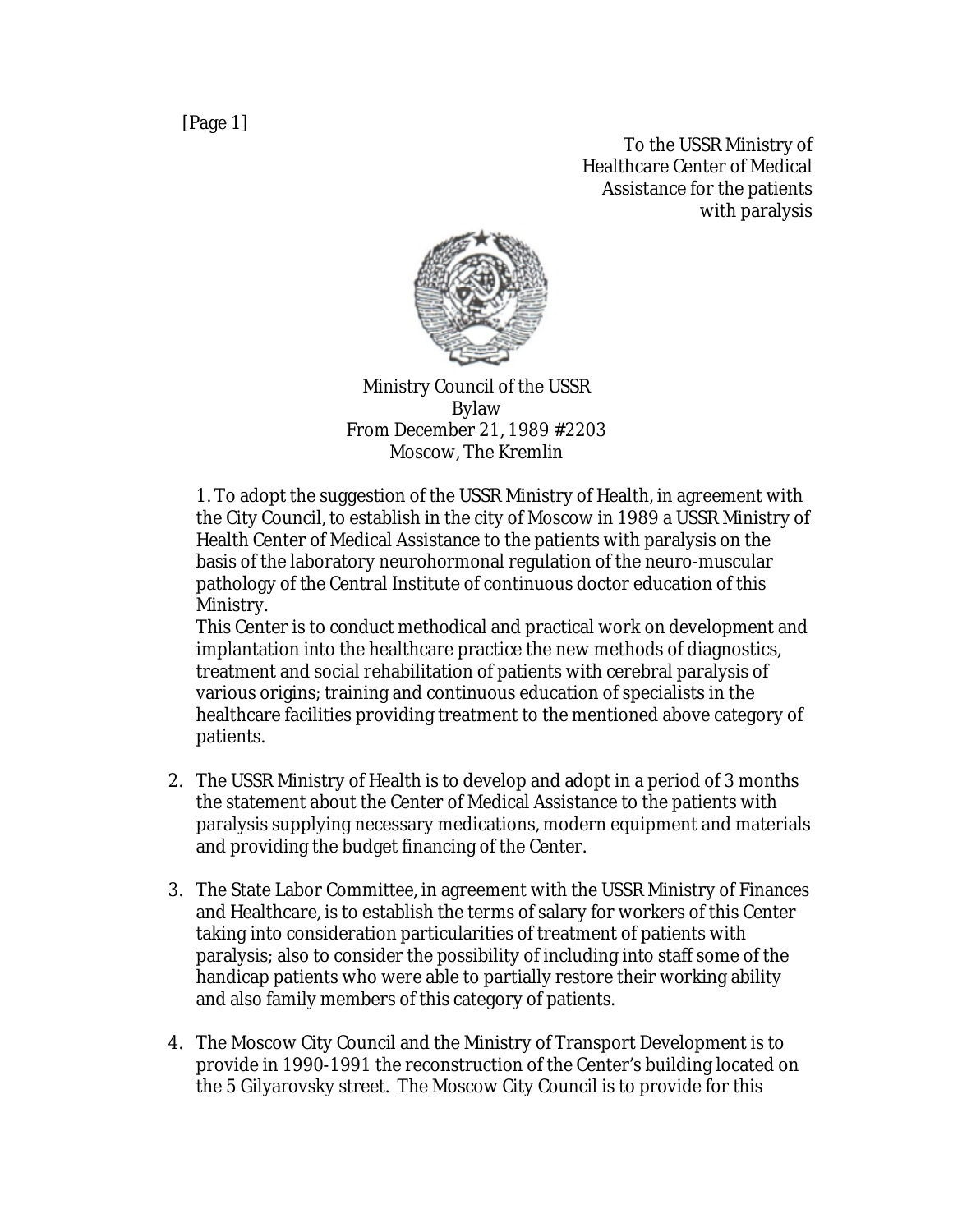purpose a piece of land. The functions of a Customer are to be laid upon the Moscow City Organization (MCO) "Kvantemp".

5. MCO "Kvantemp" is to conduct in 1991 negotiations with foreign firms and to purchase for the Center of Medical Assistance to the patients with paralysis all necessary equipment and reagents for the total of 200 thousand rubles in freely convertible currency.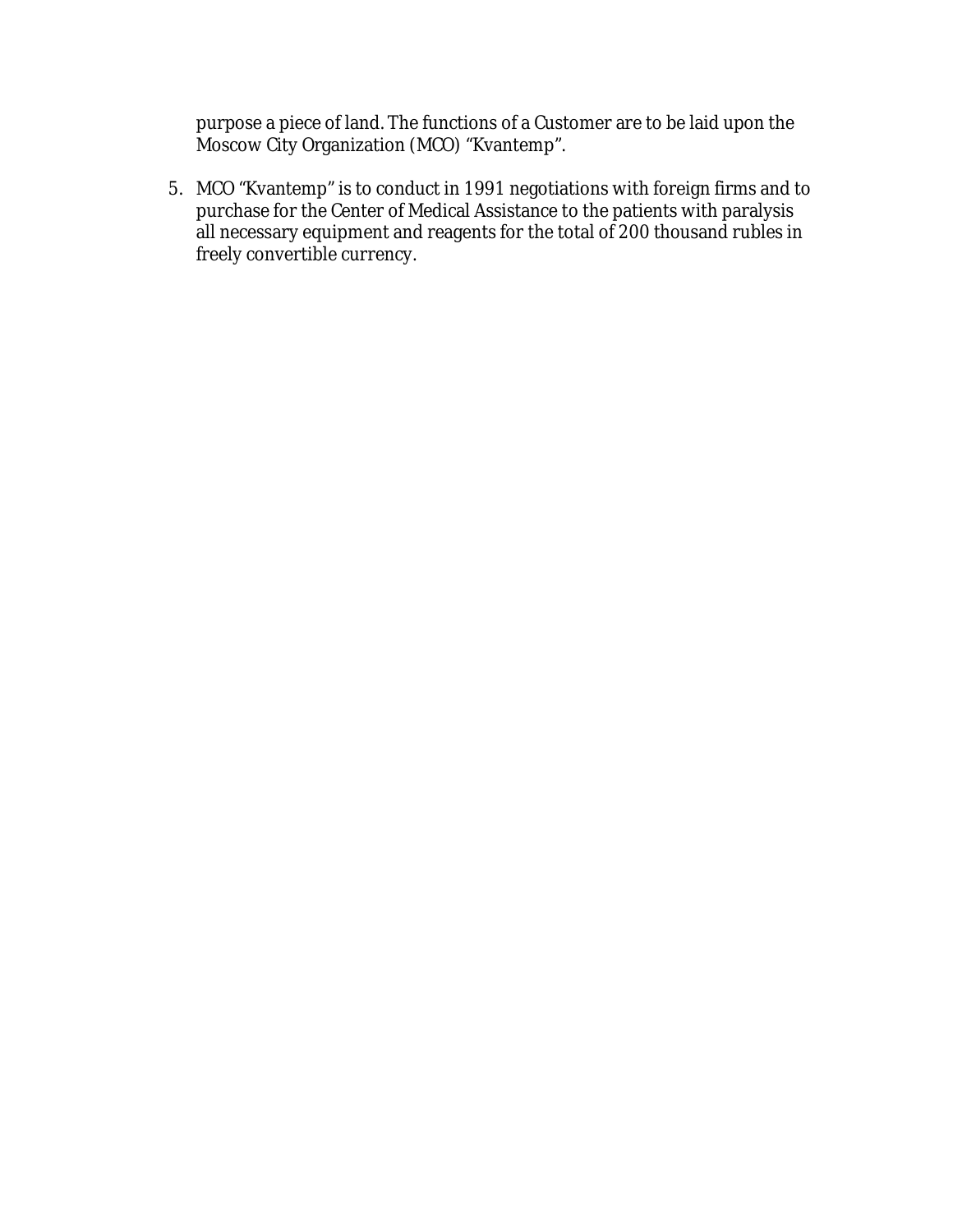## [Page 2]

4. The executive director of the USSR Ministry of Healthcare Center of Medical Assistance for the patients with paralysis V.N. Vassiliev is to provide to the USSR Ministry of Health by June 1, 1990 the following: 4.1. Proposals for the Center's structure and the statue project of the Center of Medical Assistance to the patients with paralysis of the USSR Ministry of Health.

4.2. Project of staff schedule and expense estimate of the Center. 4.3. Specifics of the necessary equipment and reagents for the sum of 200 thousand rubles in the freely convertible currency for the MCO "Kvantemp" to conduct purchases from foreign firms.

- 5. Executive director of the Center of Medical Assistance to the patients with paralysis comrade Vassiliev together with the General Management of the capital building (comrade L.N. Ershov) are to develop a technical task for the reconstruction of the building located on 5, Gilyarovsky street before June, 1 1990.
- 6. USSR Ministry of Healthcare Main Economic Department (comrade L.P. Kischenko) is to provide to the USSR State Labor Department the proposal on the labor wages for the mentioned above Center's employees taking into consideration the possibility to include into staff some of the handicap patients who were able to partially restore their working ability and also family members of this category of patients.

The responsibility of control and overlooking the implementation of this order falls onto the deputies of the USSR Healthcare Ministry comrades A.D. Tsaregorodtsev and A.A. Baranov.



Minister I.N. Denisov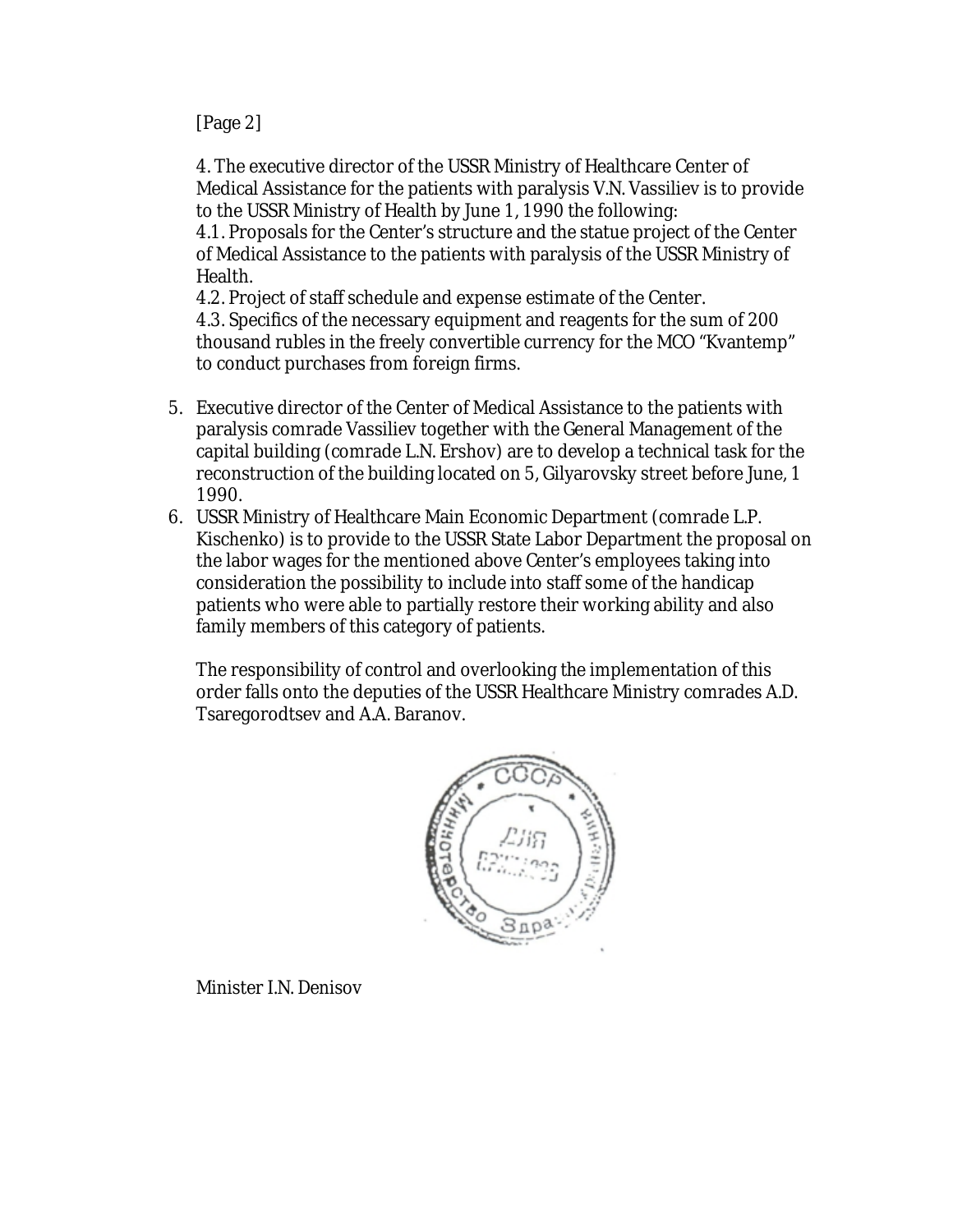[Page 3]



## USSR MINISTRY OF HEALTH

## ORDER April 28, 1990 #377

## Moscow

Establishing of the USSR Ministry of Health Center of Medical Assistance to the patients with paralysis

In implementation of the bylaw of the USSR Ministry Council from December 21, 1989 #2203

I HEARBY ORDER:

1. The department of the specialized medical assistance (comrade G.G. Volokin), General Management of the motherhood and childhood protection (comrade I.A. Leshkevich):

1.1. to establish on the basis of the laboratory for neuro hormonal research of the neuro-muscular pathology of the Continuous Doctor Education Central Institute of the USSR Ministry of Health the USSR Ministry of Health Center of Medical Assistance to the patients with paralysis;

2. To appoint for the position of executive director of the USSR Ministry of Health Center of Medical Assistance to the patients with paralysis the Doctor of Biological Science V.N. Vassiliev

3. To the Dean of the USSR Ministry of Health Continuous Doctor Education Central Institute (comrade V.V. Gavrushov):

3.1. to hand over the laboratory building located at 5 Gilyarsky street to the USSR Ministry of Health Center of Medical Assistance to the patients with paralysis: limits of occupancy, wages and material and technical means belonging to the laboratory for neuro hormonal research of the neuromuscular pathology of the Continuous Doctor Education Central Institute of the USSR Ministry of Health.

1234-10 000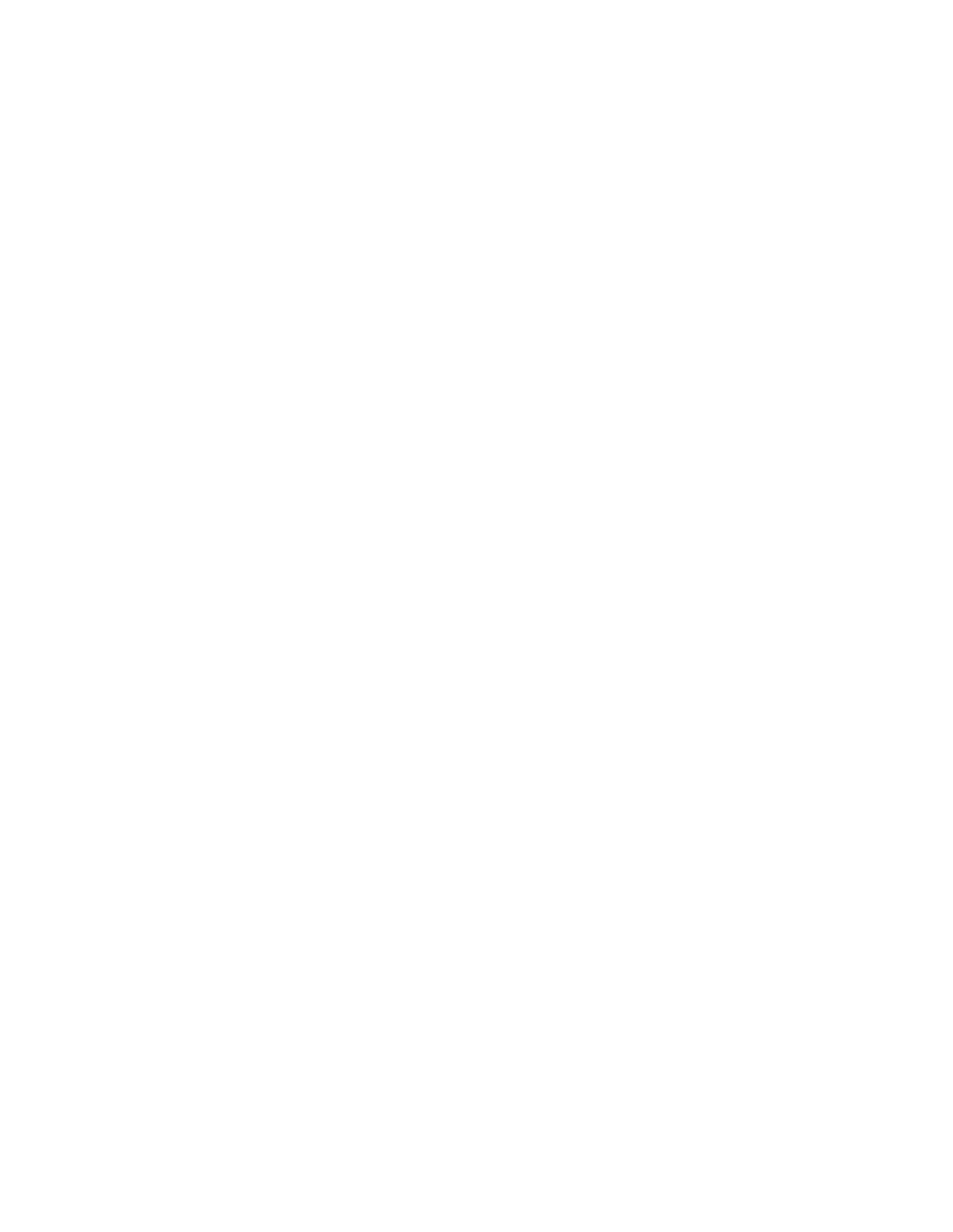[Page 4]

The State Plan of the USSR is to consider in the project plan for 1991 the provision of all necessary assignations for these objectives in indicated size.

- 6. To allow the Center in agreement with the USSR Ministry of Health, USSR Federal Bank and USSR Vnesheconom Bank to open special accounts in rubles and foreign currency in order to transfer money coming from Soviet and foreign individuals and organizations.
- 7. To extend onto the mentioned Center the action order from the USSR Ministers Council from August 22, 1989 # 1477.

![](_page_5_Picture_4.jpeg)

USSR Ministers Representative N. RYZHKOV